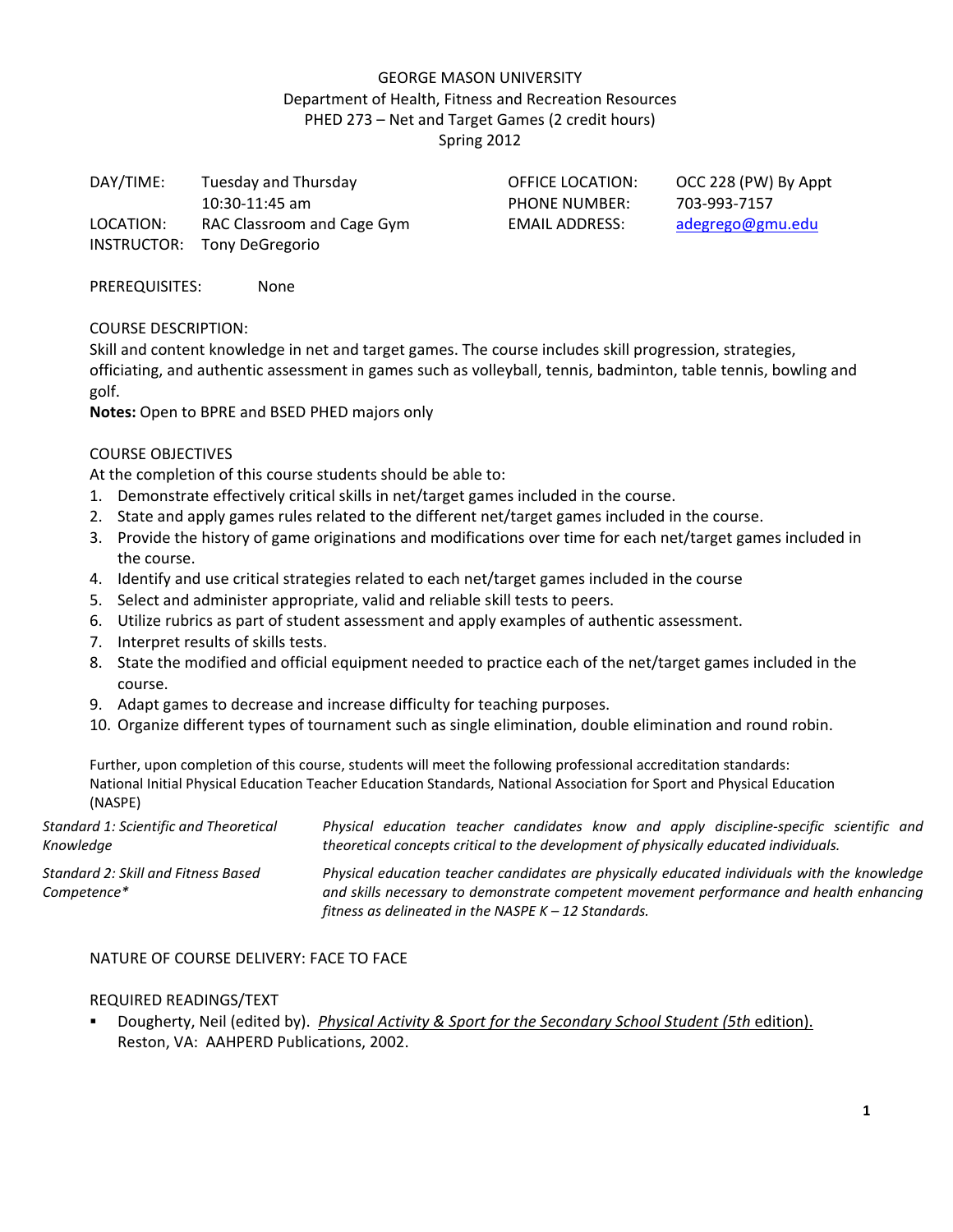## EVALUATION Individual assignments are graded on the point basis designated in parenthesis.

Requirement #1 ‐ Participation [20%] ‐ 200 pts (7.14 points/class attended) ‐ Rubric located on *Blackboard*

- Attendance at all classes is expected. This is a hands-on, participatory course you expected to be in attendance. Absenteeism will be reflected in one's final grade.
- Based on quality and quantity of daily participation, behavior, attitude, individual growth and group work in all classes.
- Class periods have been arranged into discussion and activity sessions. **Please be sure to come prepared to each class period dressed and ready for active participation in a variety of activities.**
- Based on assignments of various kinds related to readings, discussions and questions/issues.

Requirement #2 Pedometer Activities per class **[**10%] 100 points – each activity portion of class will contain pedometer movement goals that students are expected to achieve

- Students are expected to know how to use the pedometer [per instruction] per each class
- Be knowledgeable of steps taken through out class and post their score on the attendance roster sheet at the end of class
- Students are expected and on their honor to post the score noted on the pedometer
- Scoring rubric for pedometer steps is located on *Blackboard*.

# Requirement #3 ‐ Worksheets [30%] 300 points = 16.67 points each [18]

- Worksheets for each net and target activity we will cover are located on *Blackboard*.
- Worksheets should be completed prior to each introductory class lecture of that specific activity. [See *Tentative Class Schedule* ‐ due dates noted].
- Worksheets will receive partial credit after lecture has begun! Tardy worksheets will receive further partial credit. If you expect to be absent, it is your responsibility to get worksheets to me prior to class.
- You are on your honor to complete each worksheet in preparation for lesson to be covered. Worksheets are not intended to be "busy work" but an overall preparation for upcoming lessons/lectures, to reinforce class topics as well as something you could refer to in the future.
- In some cases, work will be completed in class therefore, absent students during an in-class assignment/worksheet lose the opportunity to receive credit

Requirement #3 Activity Portfolio [10%] 100 points **‐** An accumulation of evidence about activities studied and experienced in PHED 273 & PHED 275. The intention of this portfolio is for students to refer to in the future.

- Contents to include skill and activity worksheets, Related Critical Elements worksheets, Sport Specifications worksheets and miscellaneous samples of student work.
- Cover should include your name and the title *Professional Portfolio Activities and Experiences PHED 273 (Net & Target Games) & PHED 275 (Field & Invasion Games)*, and maybe a graphic related to class subject
- A 3-ring binder
- Tabs to find things easily (One major tab for PHED 273 and others for skill and activity worksheet subject areas and one major tab for PHED 275 and others for skill and activity worksheet subject areas).
- Display your documents in plastic protective pages [optional]

No spelling errors. Grammar is correct. Neat, clean, and well‐ organized. . Rubric located on Blackboard.

# Requirement #4 Motor Skills Development [10%] 100 points

As pre‐service teachers and future physical educators, you should have developed or will develop the critical elements needed to present the basic skills of the activities involved with this course. You will be assessed through out this course on the motor skills relative to volleyball, tennis, badminton, table tennis, bowling and golf. . Rubric located on Blackboard.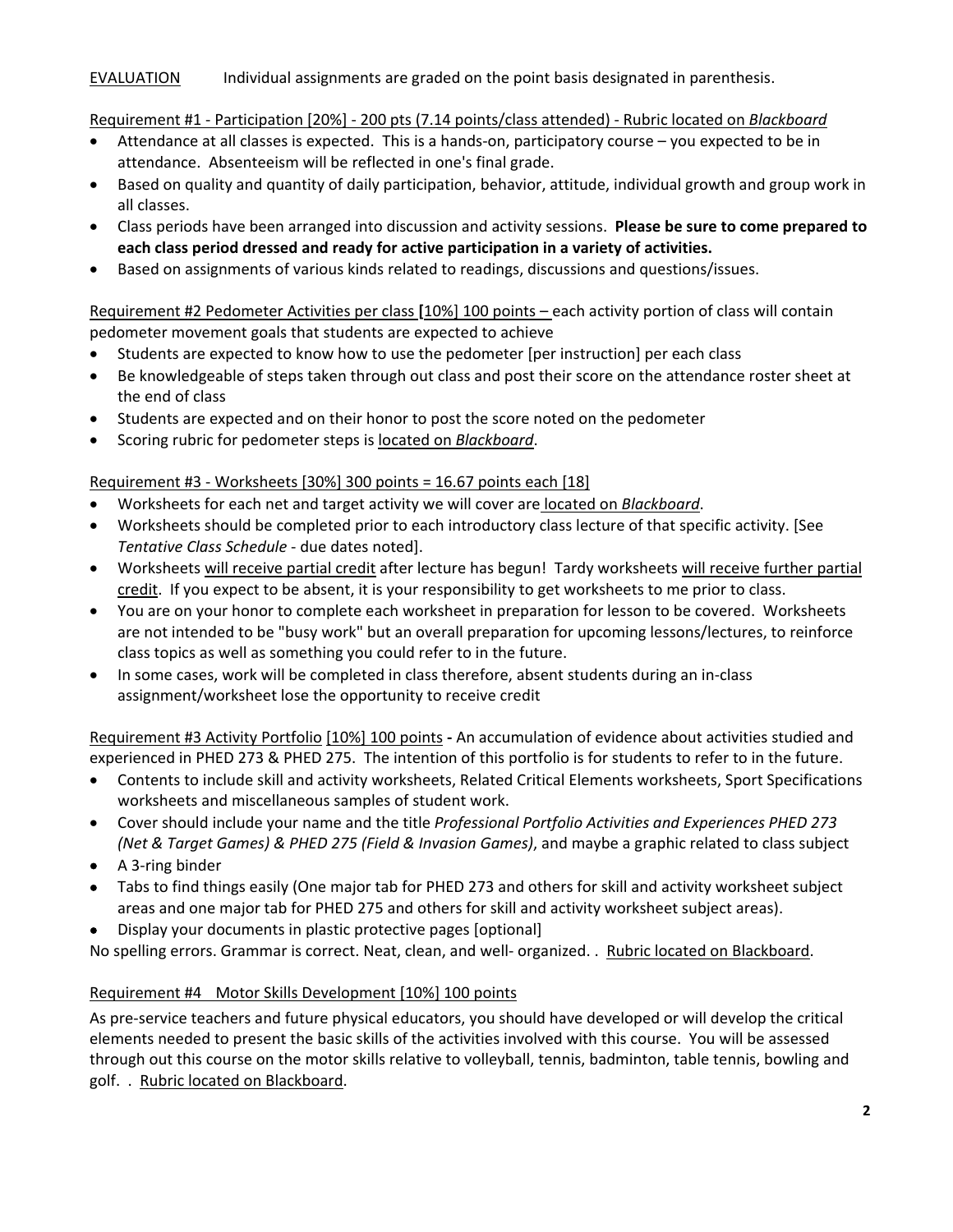### FINAL EXAM Written Objective [20%] 200 Points

● Multiple-choice, comprehensive to include classroom lecture, discussion, worksheets, above requirements & text reading references.

#### Grading Scale Breakdown

| $\checkmark$   | Participation [28 classes]                                       | 20%         |     | 200 Points Attendance = 7.14 points per class |              |                      |           |
|----------------|------------------------------------------------------------------|-------------|-----|-----------------------------------------------|--------------|----------------------|-----------|
| $\checkmark$   | <b>Pedometer Activities</b>                                      | 10%         | 100 |                                               |              |                      |           |
| $\checkmark$   | Worksheet [18]                                                   | 30%         | 300 | 16.67 ea                                      |              |                      |           |
| $\checkmark$   | <b>Activity Portfolio</b>                                        | 10%         | 100 |                                               |              | <b>Grading Scale</b> |           |
| $\checkmark$   | Motor Skills Development                                         | 10%         | 100 |                                               |              |                      |           |
|                | Final Exam                                                       | 20%         | 200 |                                               | $900 - 1000$ | Points $=$           | A         |
|                | 100%<br>TOTAL                                                    | 1000 Points |     |                                               | 890 - 899    | Points $=$           | A-        |
|                |                                                                  |             |     |                                               | 850 - 889    | Points $=$           | $B+$      |
|                |                                                                  |             |     |                                               | $800 - 849$  | Points $=$           | B         |
| $\blacksquare$ | Your GMU email address and Blackboard (//blackboard.gmu.edu) are |             |     |                                               | 790 - 799    | Points $=$           | <b>B-</b> |

 Your GMU email address and Blackboard (//blackboard.gmu.edu) are required in this class. You will retrieve assignments and course materials from these sites.

#### TENTATIVE COURSE SCHEDULE [pages 5 ‐ 7]

#### *Student Expectations*

- Students must adhere to the guidelines of the George Mason University Honor Code [See http://academicintegrity.gmu.edu/honorcode/].
- Students with disabilities who seek accommodations in a course must be registered with the George Mason University Office of Disability Services (ODS) and inform their instructor, in writing, at the beginning of the semester [See http://ods.gmu.edu/].
- Students must follow the university policy for Responsible Use of Computing [See http://universitypolicy.gmu.edu/1301gen.html].
- Students are responsible for the content of university communications sent to their George Mason University email account and are required to activate their account and check it regularly. All communication from the university, college, school, and program will be sent to students solely through their Mason email account.
- Students must follow the university policy stating that all sound emitting devices shall be turned off during class unless otherwise authorized by the instructor.
- Students are expected to exhibit professional behaviors and dispositions at all times.

#### *Campus Resources*

 The George Mason University Counseling and Psychological Services (CAPS) staff consists of professional counseling and clinical psychologists, social workers, and counselors who offer a wide range of services (e.g., individual and group counseling, workshops and outreach programs) to enhance students' personal experience and academic performance [See http://caps.gmu.edu/].

 ‐ 789 Points = C+ ‐ 749 Points = C ‐ 699 Points = D 599 or less Points = F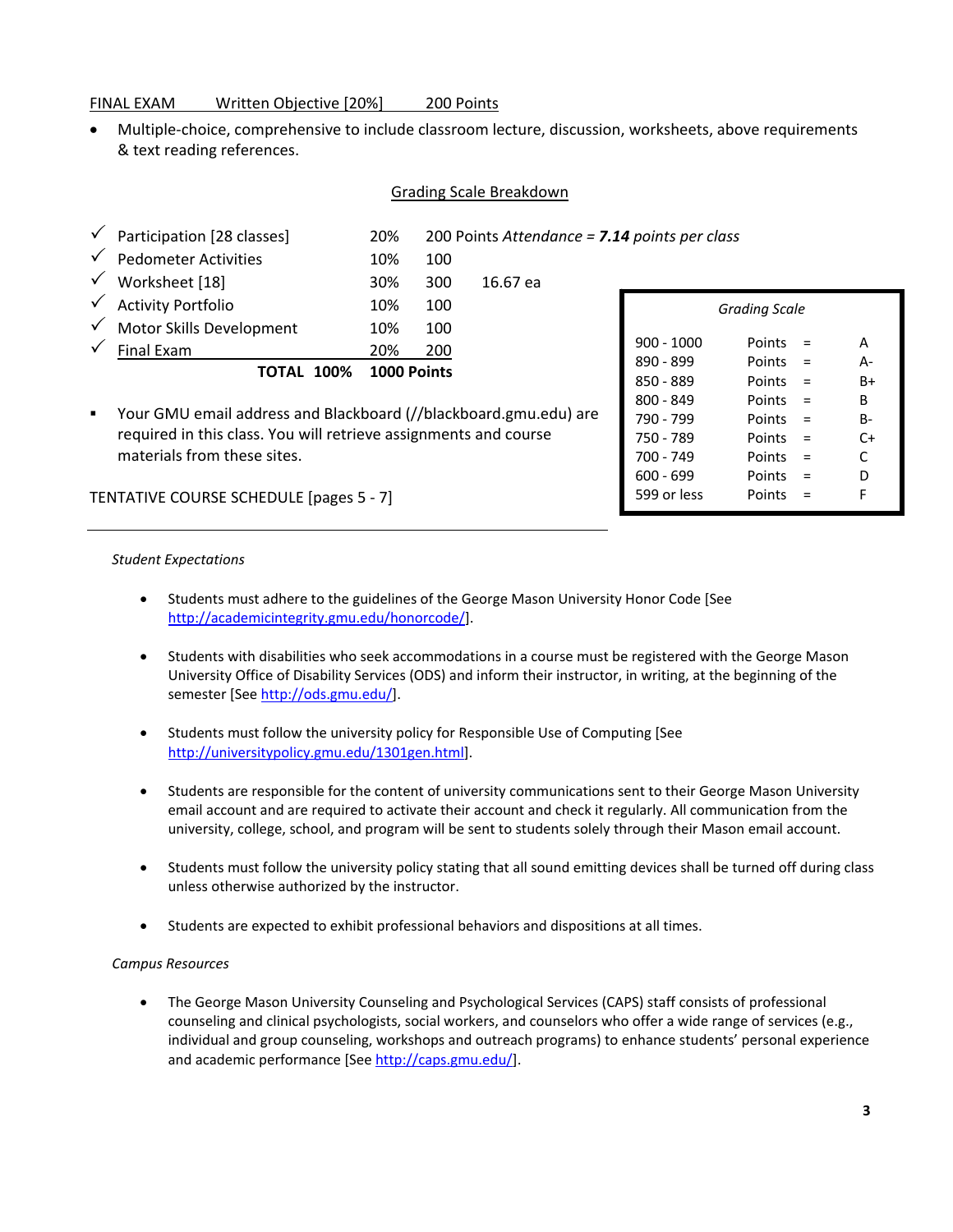- The George Mason University Writing Center staff provides a variety of resources and services (e.g., tutoring, workshops, writing guides, handbooks) intended to support students as they work to construct and share knowledge through writing [See http://writingcenter.gmu.edu/].
- For additional information on the College of Education and Human Development, School of Recreation, Health, and Tourism, please visit our website [See http://rht.gmu.edu].

CORE VALUES COMMITMENT: The College of Education and Human Development is committed to collaboration, ethical leadership, innovation, research‐based practice, and social justice. Students are expected to adhere to these principles.

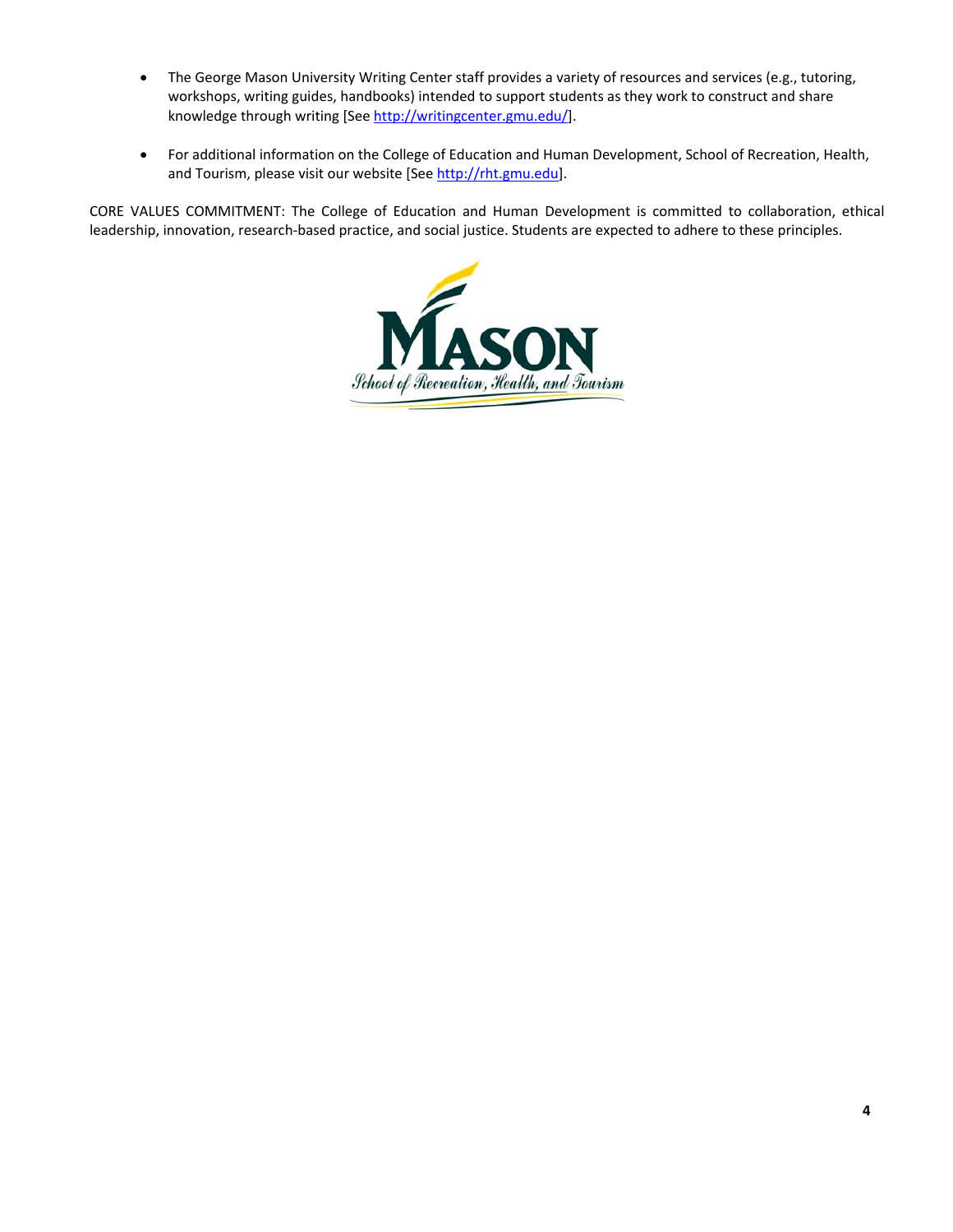# Tentative Class Agenda

|                      | <b>Topics - Tuesday</b>                                                                                                                                                                                                                                                                 |                      | <b>Topics - Thursday</b>                                                                                                                                                                                                                                                                                | <b>READINGS/ASSIGNMENTS DUE</b>                  |                                                                                                                                                                                                                                   |  |
|----------------------|-----------------------------------------------------------------------------------------------------------------------------------------------------------------------------------------------------------------------------------------------------------------------------------------|----------------------|---------------------------------------------------------------------------------------------------------------------------------------------------------------------------------------------------------------------------------------------------------------------------------------------------------|--------------------------------------------------|-----------------------------------------------------------------------------------------------------------------------------------------------------------------------------------------------------------------------------------|--|
| 1.<br>2.<br>3.<br>4. | Introduction - Class protocols, Review of<br>Syllabi/Agenda<br>Net Games [pp] - Locomotor<br>Travel/Space Awareness, Effort &<br>Relationships Skills - Graham's Wheel<br>Equipment Preparation - set up<br>standards in Cage Gym - set up teams<br>Related activity - Rally Volleyball | 1.<br>2.<br>3.<br>4. | Curriculum Overview/Review - ES, MS,<br><b>HS</b><br>Sport to Skill - Graham's Wheel [C] -<br><b>Instructional Skill Themes</b><br>Worksheet Req. review (Activity, Skill) -<br>procedure, expectations (Team<br>Handball)<br>Sample Progression of Activities that<br>lead up to Volleyball [activity] | $\bullet$<br>$\bullet$<br>$\bullet$              | <b>Bring Graham Wheel</b><br>$[C]$ to class TR<br>Sport to Skill<br>[worksheet] [copy,<br>bring to class TR]<br><b>Bring Team Handball</b><br>Activity worksheet<br>sample to class TR<br>[on BB]                                 |  |
| 1.<br>2.<br>3.       | Sport to Skill worksheet review<br>Volleyball Activity worksheet review<br>Related activity - overhead, forearm pass<br>drill, "Serve Em Up"<br>Pedometer Post to Sign In<br>$\circ$<br>Roster                                                                                          | 1.<br>2.<br>3.       | Volley/Striking Skills worksheet review<br><b>Related Critical Elements (Striking)</b><br>worksheet review<br><b>Striking Skills Critical Elements</b><br>Instruction, "Crazy Volleyball", "Score-<br>Score-Score" [activity]<br>Pedometer Post to Sign In<br>$\circ$<br>Roster                         | $\bullet$<br>$\bullet$<br>$\bullet$<br>$\bullet$ | Sport to Skill<br>worksheet due TU<br><b>Volleyball Activity</b><br>worksheet due TU<br><b>Related Critical</b><br>Elements (Striking)<br>worksheet due TR<br>Volley/Striking Skills<br>worksheet due TR                          |  |
| 1.<br>2.<br>3.       | Net Sport Specifications Volleyball<br>worksheet review<br>Teaching game rules, scoring and<br>rotational procedure<br>"Newcomb" & modifications to volleying<br>[activity]<br>Pedometer Post to Sign In<br>$\circ$<br>Roster                                                           | 1.<br>2.<br>3.       | Distribute activity groups - Team Play<br>procedures/expectations<br>Timed Games/Activities [pp]<br>Team Play [activity]<br>Pedometer Post to Sign In<br>$\circ$<br>Roster<br>Wallyball?<br>$\circ$                                                                                                     | $\bullet$<br>$\bullet$                           | Net Sport<br>Specifications<br>Volleyball worksheet<br>due TU<br>Bring PHED 275 text,<br><b>Physical Activity &amp;</b><br>Sport for the<br>Secondary School<br><b>Student</b>                                                    |  |
| 1.                   | <b>Team Play</b><br>Pedometer Post to Sign In<br>$\circ$<br>Roster<br>& Wallyball?<br>$\circ$                                                                                                                                                                                           | 1.                   | Team Play<br>Pedometer Post to Sign In<br>$\circ$<br>Roster<br>& Wallyball<br>O                                                                                                                                                                                                                         |                                                  |                                                                                                                                                                                                                                   |  |
| 1.                   | Round Robin Tournament<br>Pedometer Post to Sign In<br>O<br>Roster<br>& Wallyball?<br>$\circ$                                                                                                                                                                                           | 1.<br>2.<br>3.       | Sport to Skill - Instructional Skill Themes<br>review - Short Handled Implements SHI<br>Tennis Activity Worksheet review<br>Sample Progression of Activities that<br>lead up to Tennis & Pickle-ball [activity]<br>Pedometer Post to Sign In<br>$\circ$<br>Roster                                       | $\bullet$<br>$\bullet$<br>$\bullet$<br>$\bullet$ | Sport to Skill<br>[worksheet] [bring to<br>class TR]<br>Tennis Activity<br>worksheet due TR<br><b>READ C, Striking with</b><br>Rackets & Paddles,<br>C <sub>27</sub><br>Note-Pickle-ball<br>Activity worksheet<br>available on BB |  |
| 1.<br>2.<br>3.       | Visual Tracking [pp]<br>Short Handled Implements worksheet<br>review<br>Related activity - Tennis & Pickle-ball -                                                                                                                                                                       | 1.<br>2.             | Related Critical Elements (SHI) worksheet<br>review<br>Tennis & Pickle-ball - Teaching game<br>rules, scoring and procedure                                                                                                                                                                             | $\bullet$                                        | <b>Short Handled</b><br><b>Implements</b><br>worksheet due<br>TU                                                                                                                                                                  |  |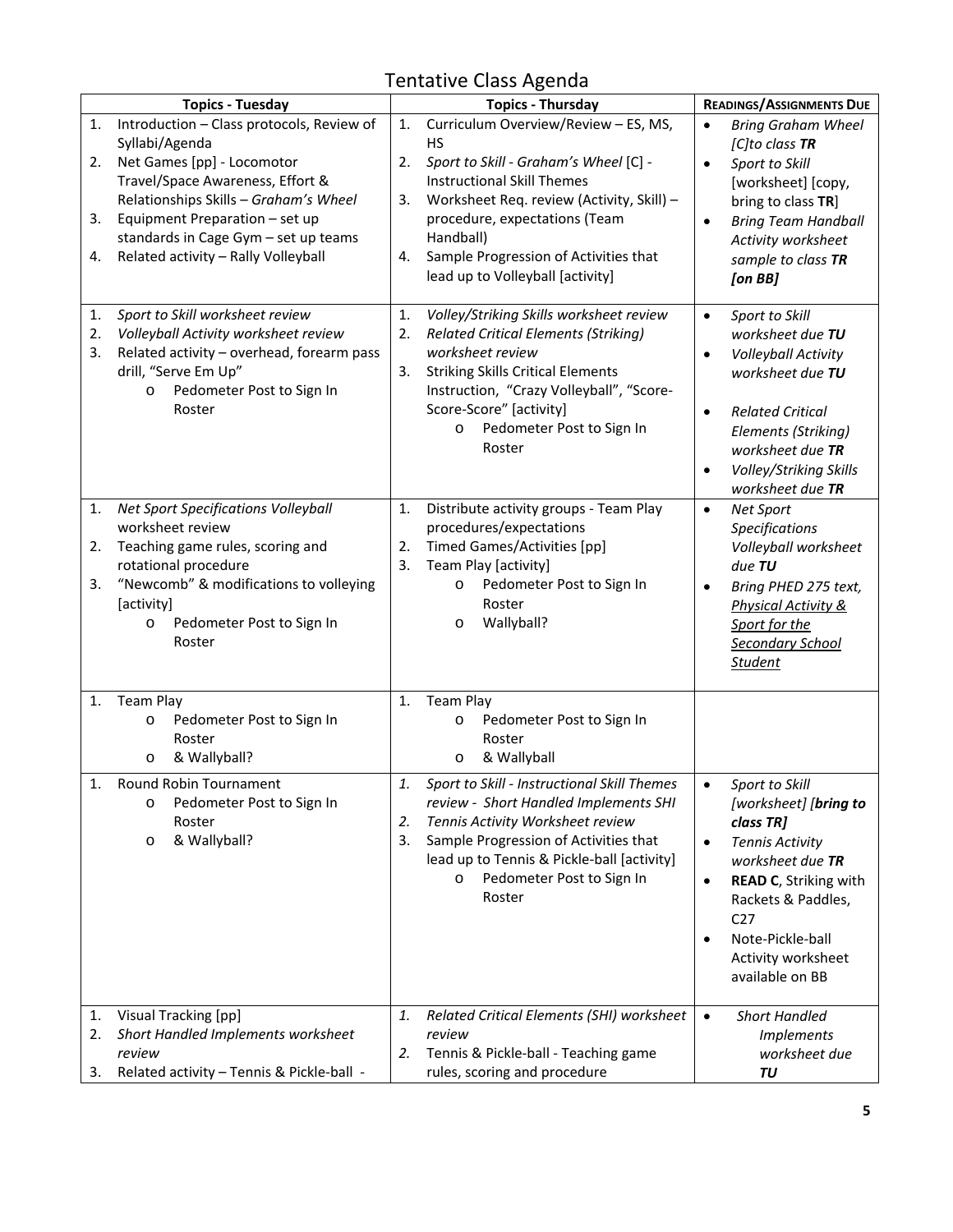|                      | grip, volley, ground strokes, ready<br>position ____<br>Pedometer Post to Sign In<br>$\circ$<br>Roster                                                                                                                                             | 3.       | Tennis & Pickle-ball - Related activity -<br>serve _____<br>Pedometer Post to Sign In Roster                                                                                                                              | $\bullet$              | <b>Related Critical</b><br>Elements (SHI)<br>worksheet due TR                                                                                               |
|----------------------|----------------------------------------------------------------------------------------------------------------------------------------------------------------------------------------------------------------------------------------------------|----------|---------------------------------------------------------------------------------------------------------------------------------------------------------------------------------------------------------------------------|------------------------|-------------------------------------------------------------------------------------------------------------------------------------------------------------|
| 1.<br>2.             | Net Sport Specifications Tennis,<br>Badminton, Table Tennis, Pickle-ball<br>worksheet review<br>Distribute activity pairings - procedures,<br>expectations, Tennis & Pickle-ball<br>Singles/Doubles Play,<br>Pedometer Post to Sign In Roster<br>O | 1.       | Tennis & Pickle-ball Singles/Doubles<br>Play,<br>Pedometer Post to Sign In Roster<br>$\circ$                                                                                                                              | $\bullet$              | Net Sport<br>Specifications Tennis,<br><b>Badminton, Table</b><br>Tennis, Pickle-ball<br>worksheet due TU                                                   |
| 1.<br>2.             | <b>Badminton Activity Worksheet review</b><br>Related activity - Badminton & Table<br>Tennis - grip, volley, ground strokes,<br>ready position _<br>Pedometer Post to Sign In Roster<br>O                                                          | 1.<br>2. | Badminton & Table Tennis - Teaching<br>game rules, scoring and procedure<br>Badminton & Table Tennis - Related<br>$active - serve$<br>Pedometer Post to Sign In<br>$\circ$<br>Roster                                      | $\bullet$<br>$\bullet$ | <b>Badminton Activity</b><br>worksheet due TU<br>Note-Table Tennis<br>Activity worksheet<br>available on BB                                                 |
| 1.                   | Distribute activity pairings - procedures,<br>expectations, Badminton & Table Tennis<br>Singles/Doubles Play,<br>Pedometer Post to Sign In Roster<br>O                                                                                             | 1.       | <b>Badminton &amp; Table Tennis</b><br>Singles/Doubles Play<br>Pedometer Post to Sign In Roster<br>$\circ$<br>& Racquetball, Squash?<br>O                                                                                 |                        |                                                                                                                                                             |
| 1.                   | <b>Badminton &amp; Table Tennis</b><br>Singles/Doubles Play, procedures,<br>expectations<br>Pedometer Post to Sign In Roster<br>O<br>& Racquetball, Squash?<br>O                                                                                   | 1.       | <b>Badminton &amp; Table Tennis</b><br>Singles/Doubles Play, procedures,<br>expectations<br>Pedometer Post to Sign In Roster<br>O<br>& Racquetball, Squash?<br>O                                                          |                        |                                                                                                                                                             |
| 1.<br>2.             | Throwing & Catching worksheet review<br>Related activity - Bocce Ball &<br>Horseshoes _____<br>Pedometer Post to Sign In<br>$\circ$<br>Roster                                                                                                      | 1.<br>2. | <b>Underhand Toss Specifications Bocce</b><br>Ball, Horseshoes & Bowling worksheet<br>review<br>Bocce Ball & Horseshoes - Teaching<br>game rules, scoring and procedure<br>Pedometer Post to Sign In<br>$\circ$<br>Roster | $\bullet$<br>$\bullet$ | Throwing & Catching<br>worksheet due TU<br><b>Underhand Toss</b><br><b>Specifications Bocce</b><br>Ball, Horseshoes &<br><b>Bowling worksheet</b><br>due TR |
| 1.<br>2.<br>3.<br>4. | Related Critical Elements (T/C) worksheet<br>review<br><b>Bowling Activity Worksheet review</b><br>Bowling - Related activity<br>Bowling - Teaching game rules, scoring<br>and procedure<br>Pedometer Post to Sign In<br>O<br>Roster               |          |                                                                                                                                                                                                                           | $\bullet$<br>$\bullet$ | <b>Related Critical</b><br>Elements (T/C)<br>worksheet due TU<br><b>Bowling Activity</b><br>worksheet due TU                                                |
| 1.<br>2.             | Long Handled Implement LHI worksheet<br>review<br>Related Critical Elements (LHI) worksheet<br>review                                                                                                                                              | 1.<br>2. | <b>Target Game Specifications Golf, Croquet</b><br>worksheet review<br>Golf - Teaching game rules, scoring and<br>procedure                                                                                               | $\bullet$              | Long Handled<br><b>Implement LHI</b><br>worksheet due TU<br><b>Related Critical</b>                                                                         |